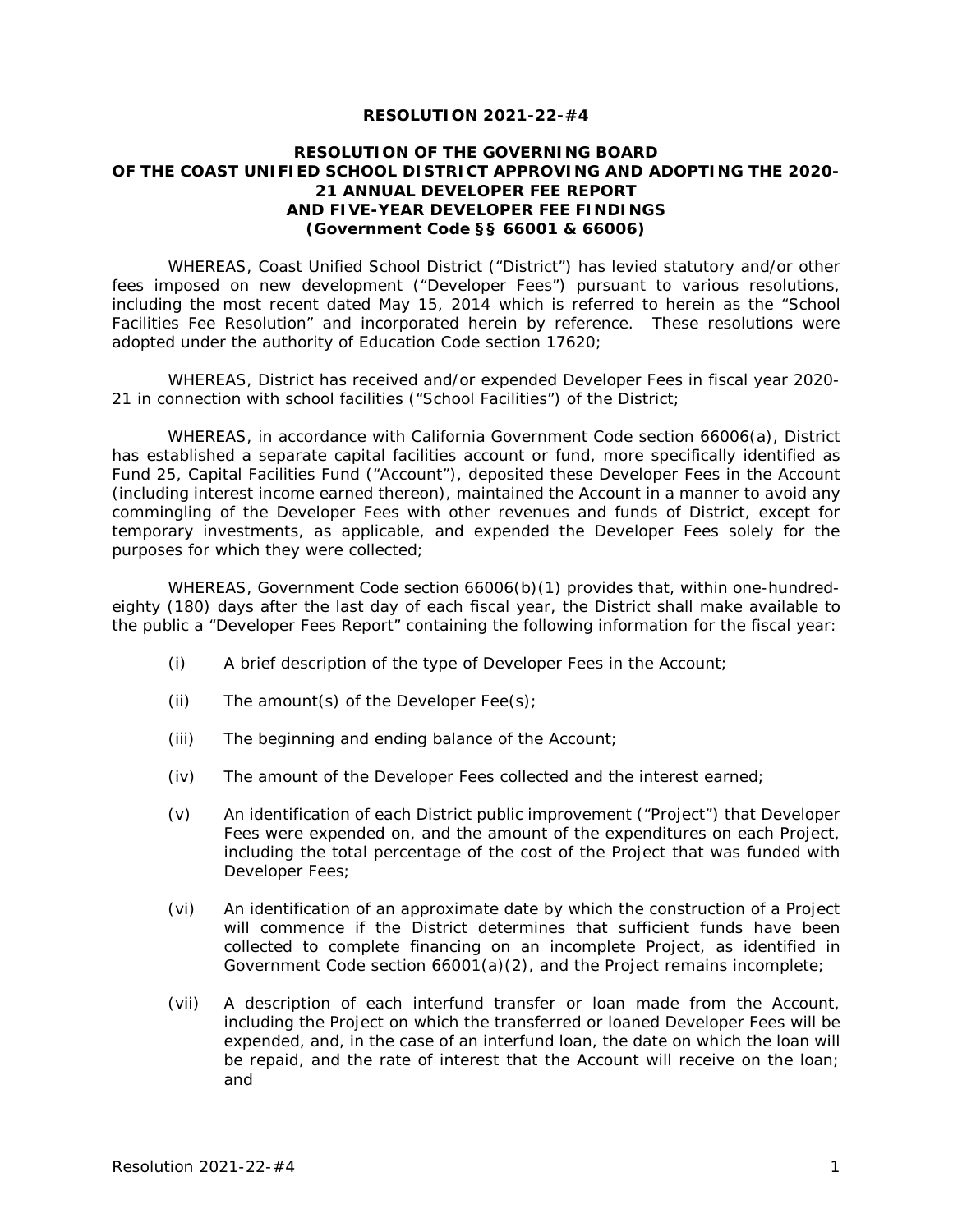(viii) The amount of refunds made pursuant to Government Code section 66001(e) and any allocations made pursuant to Government Code section 66001(f).

WHEREAS, Government Code section 66001(d) provides that for the fifth fiscal year following the first deposit of Developer Fees into the Account, and every five years thereafter, the District shall make all of the following "Findings" with respect to that portion of the Account remaining unexpended, whether committed or uncommitted:

- (i) Identification of the purposes to which the Developer Fees are to be put;
- (ii) Demonstration of a reasonable relationship between the Developer Fees and the purposes for which they are charged;
- (iii) Identification of all sources and amounts of funding anticipated to complete financing of the District's incomplete Projects ("Anticipated Funding"); and
- (iv) Designation of the approximate dates on which the Anticipated Funding is expected to be deposited into the Account.

WHEREAS, when Findings are required by Government Code section 66001(d), they shall be made in connection with the Developer Fees Report required by Government Code section 66006;

WHEREAS, Government Code sections 66001(d) and 66006(b)(2) require the District's Governing Board's ("Board") review of the Developer Fees Report information and proposed Findings at a regularly scheduled public meeting not less than fifteen (15) days after the Developer Fees Report is made available to the public and notice of the time and place of the meeting, including the address where the Developer Fees Report may be reviewed, has been mailed to anyone who has requested it pursuant to 66006(b)(2); and

WHEREAS, the District has substantially complied with all of the foregoing provisions.

NOW, THEREFORE, THE GOVERNING BOARD OF THE COAST UNIFIED SCHOOL DISTRICT HEREBY RESOLVES, DETERMINES, AND ORDERS AS FOLLOWS:

Section 1: That the foregoing recitals are true.

Section 2: That, pursuant to Government Code sections 66001(d) and 66006(b)(1) and (2), the District has made available to the public the requisite information and proposed findings concerning collection and expenditure of Developer Fees related to School Facilities for students resulting from new development within the District.

Section 3: That the District's Developer Fees Report for the fiscal year contains the requisite information pursuant to Government Code section 66006(b)(1). The Developer Fees Report is attached hereto as  $Exhibit * A''$  and incorporated herein by reference.

Section 4: That the District's proposed five-year Findings concerning the Developer Fees contain the requisite findings pursuant to Government Code section 66001(d) and are made in connection with the public information set forth in the Developer Fees Report. The Findings are attached hereto as  $Exhibit * B"$  and incorporated herein by reference.

Section 5: That, pursuant to Government Code sections 66001(d)(2) and 66006(b)(2), the Board has reviewed the Developer Fees Report and proposed Findings at a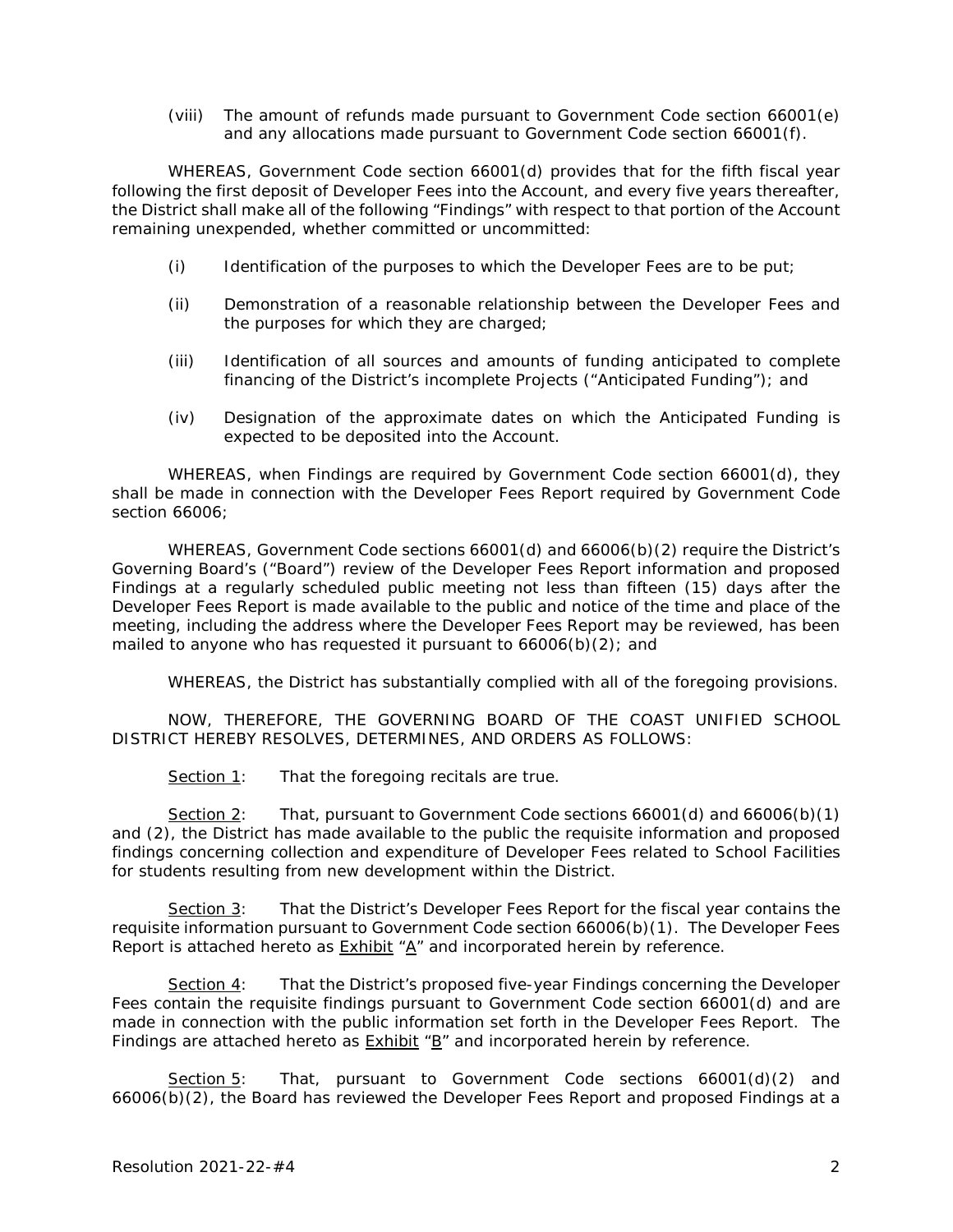public meeting not less than 15 days after the Developer Fees Report and proposed Findings were made available to the public and notice was mailed as required.

Section 6: That the Board hereby determines that all Developer Fees, collections, and expenditures have been received, deposited, invested, expended, and reported in compliance with the relevant sections of the Government Code and all other applicable laws.

Section 7: That the Board hereby determines that all refunds and allocations of Developer Fees have been paid and no refunds and allocations, as required by Government Code section 66001, are deemed payable at this time.

Section 8: That the Board hereby determines that the District is in compliance with Government Code section 66000, *et seq*., relative to receipt, deposit, investment, expenditure, reporting, or refund of Developer Fees received and expended relative to School Facilities for students generated from new development.

Section 9: That the Board hereby approves and adopts the attached Developer Fees Report and Findings.

PASSED, ADOPTED, AND APPROVED by the Governing Board of the Coast Unified School District this 18th day of November, 2021.

| AYES: |  |
|-------|--|
|       |  |

NOES:

ABSTENTIONS:

By: \_\_\_\_\_\_\_\_\_\_\_\_\_\_\_\_\_\_\_\_\_\_\_\_\_\_\_\_\_\_\_\_\_\_\_\_

Samuel Shalhoub, President of the Board

 $By: \_$ 

Tiffany Silva, Clerk of the Board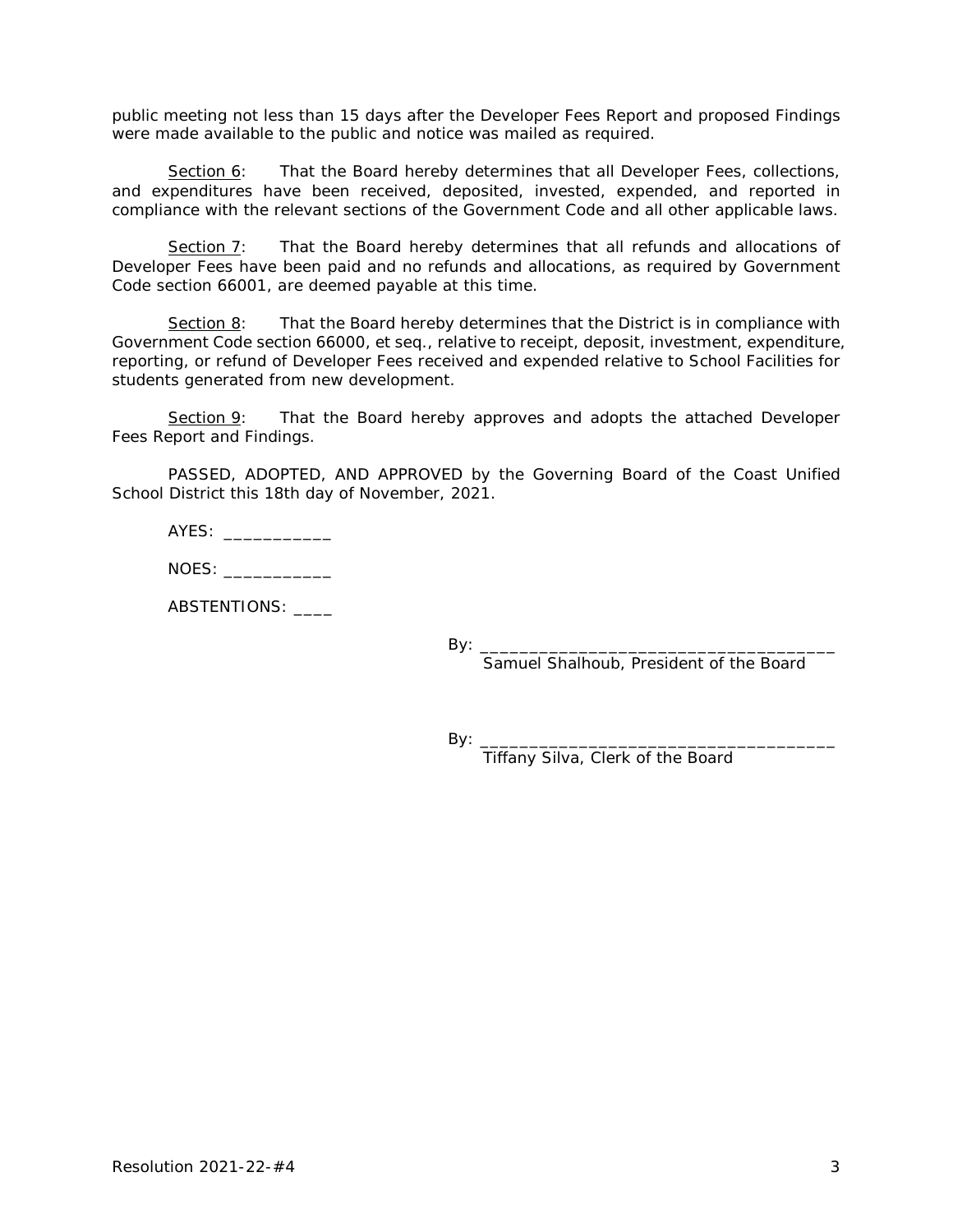

**COAST UNIFIED SCHOOL DISTRICT**

1350 Main Street · Cambria, California 93428 Tel 805-927-3880 • Fax 805-927-7105 Scott Smith, Superintendent

## **EXHIBIT "A"**

**2020-21 DEVELOPER FEE REPORT**

# **2020-21 Coast Unified School District Developer Fee Annual Report Amendment**

## **ANNUAL REPORT**

Description of Fee: Pursuant to Education Code section 17620, the District is authorized to assess and collect a fee from development projects when residential living space, commercial space or industrial space is built within the District boundaries. Pursuant to a District Justification Study conducted in April 2014, the District collects Level I fees as authorized by Government Code section 65995. All fees are kept in a separate fund designated as Fund 25.

Fees: The fees are currently \$3.36 per square foot for residential development, and \$0.54 per square foot for commercial or industrial development. The District has executed a fee allocation agreement with the Cayucos Elementary School District, pursuant to Education Code section 17623, which allocates 25% of collected fees to Coast Unified School District and the remaining 75% to the Cayucos Elementary School District.

| Beginning Balance (July 1, 2020): | \$215,516.56 |
|-----------------------------------|--------------|
| 2020-21 Fees Collected:           | \$23,085.59  |
| 2020-21 Interest Earned:          | \$2,181.13   |
| Ending Balance (June 30, 2021):   | \$156,824.90 |

2020-21 Public Improvement Expenditures: \$68,729.81 Expenditures represent plans for the Ag Center at Coast Union High School as well as the Kindergarten Shade Structure at CGS. One hundred percent (100%) of the Kindergarten Shade Structure is funded by Developer Fees. Eighty-six percent (86%) of the Ag Center are funded by Developer Fees and the remaining fourteen percent (14%) are funded by a donation.

2020-21 Inter-fund Transfers or Loans made from Fund 25: None

2020-21 Refunds: None

Estimated Planned Expenditure Commencement Dates: Kindergarten Shade Structure and the Ag Center at Coast Union High School are in process.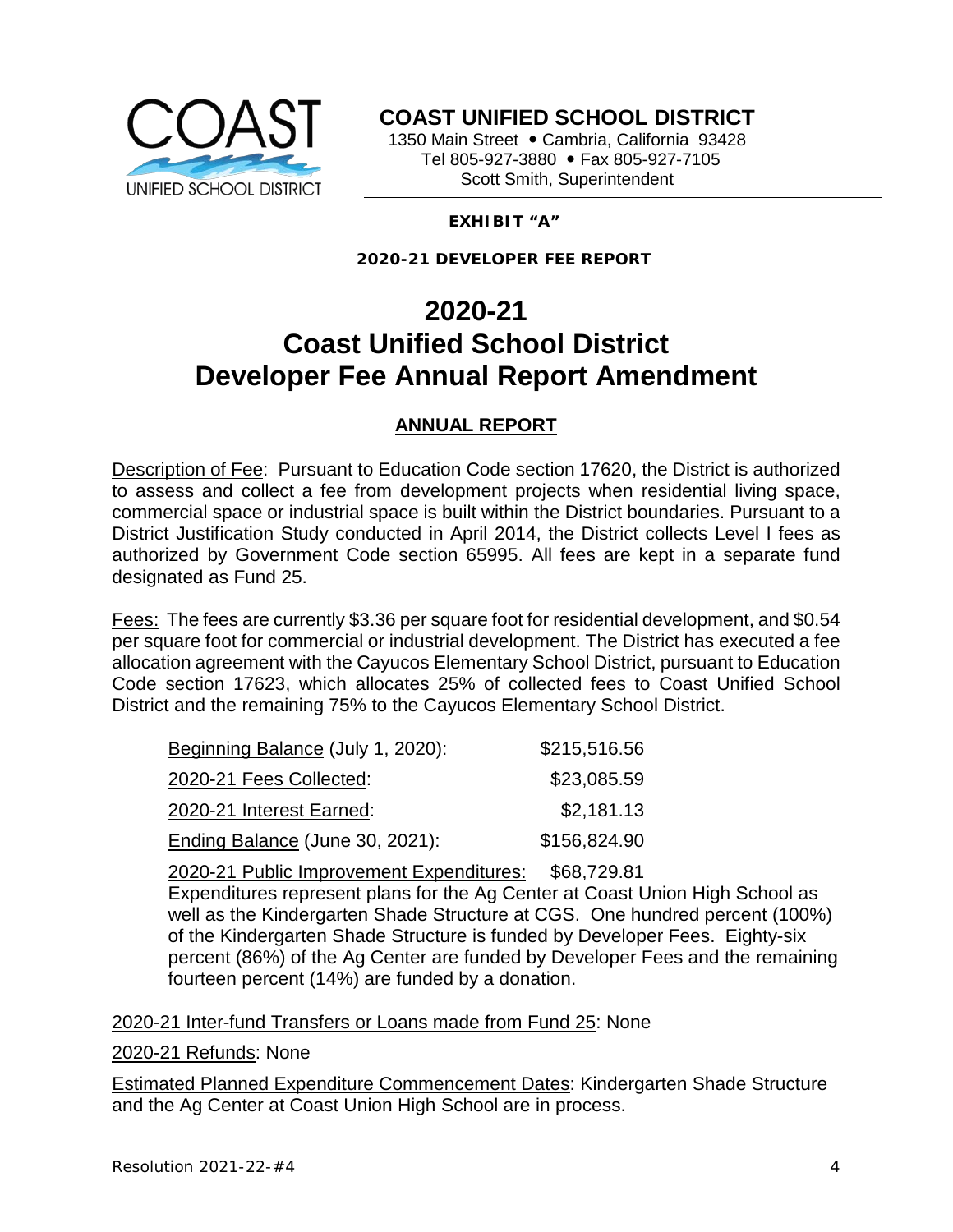### **EXHIBIT "B"**

### **Five-Year Developer Fee Findings**

The following findings are made in connection with the public information set forth in Coast Unified School District's Developer Fee Report.

A. With respect to only that portion of the Developer Fees Account remaining unexpended at the end of the 2020-21 fiscal year, the purpose of the Developer Fees is to finance the construction or reconstruction, including modernization of School Facilities necessary to accommodate student population. As necessary, the fees will be used to provide a modernization of the Ag Center at CUHS as well as a shade structure for our Kindergartener area. There is a cost associated with the modernization of adequate school facilities and a benefit to the students who profit from attending school in adequate, appropriate, safe facilities. The District has current, continuing and growing needs to construct some new facilities and to reconstruct or modernize its older facilities. Insufficient resources are available from the District's operating budget to fund these projects. These projects include, without limitation, the following:

| Project                         | <b>Estimated Cost</b> |
|---------------------------------|-----------------------|
| 1. Kindergarten Shade Structure | \$35,000              |
| 2. Ag Center at CUHS            | \$121,824.90          |
|                                 |                       |
|                                 |                       |
| J.                              |                       |

Note: The District may commission a new site facility condition assessments, site master planning, and a district-wide, comprehensive master facilities plan, which will also include a plan for funding the District's long-term facility needs. These documents will include lists of recommended projects, in order of need and priority.

B. There is a relationship between new residential and commercial/industrial construction and the District's continuing need for the modernization of school facilities, as described in Paragraph A. All new residential construction has an impact on the District. The District's enrollment has varied considerably over the years. In any case, new construction adds to the potential for increased enrollment, and without the new construction, declines would have been even more severe. It is important to remember that developer fees are a one-time collection that can be made only at the time new residential square footage is constructed.

C. With respect to only that portion of the Developer Fees Account remaining unexpended at the end of the 2020-21 fiscal year, the sources and amounts of Anticipated Funding to complete financing of any incomplete improvements identified in Paragraph A are as follows:

| <b>Anticipated Source of Funding</b>  | <b>Anticipated Amount of Funding</b> |
|---------------------------------------|--------------------------------------|
| State Funding Program Funds           | \$С                                  |
| 2. General Obligation Bond Proceeds   | \$0                                  |
| 3. State Eligibility Funding Received | \$0                                  |
| 4. Fund 25 - Developer Fees           | \$156,824.90                         |
| 5. Donations Received                 | \$30,000.00                          |
| <b>Total Anticipated Funding:</b>     | \$186,824.90                         |